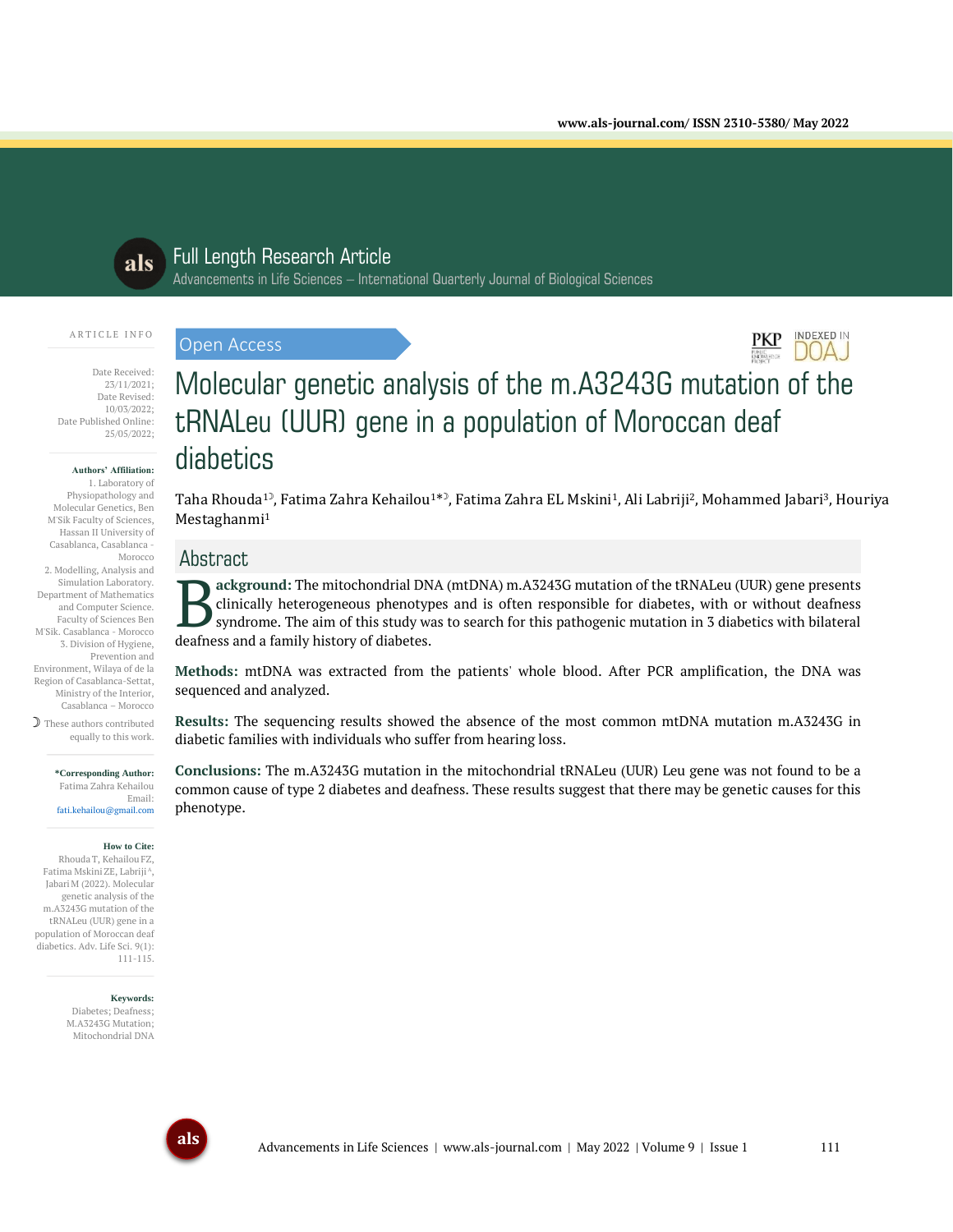# **Introduction**

Diabetes mellitus is a multifaceted disease that affects a huge extent of the global population. It is associated with environmental and/or genetic risk factors, caused by mutations in the nuclear DNA (nDNA) [1] as well as in genes of the mitochondrial genome (mDNA) [2].

According to several studies, genetic determinism in diabetes mellitus is very important, as it is estimated that the risk of developing the disease is 30% with one parent with type 2 diabetes and 70% if both parents are affected. The most common mitochondrial mutation m.A3243G is associated with maternally inherited diabetes and deafness (MIDD) [3,4]. The m.A3243G mutation is located at the Leu transfer RNA (UUR) gene [5] and expresses variable clinical manifestations [6]. The patient could present only with Type 2 Diabetes Mellitus (T2DM) with or without deafness, when the mutation is present at relatively low levels of heteroplasmy (10% to 30%) [7]. However, at levels above 70%, the mutation does not lead to diabetes, but rather to more severe symptoms, such as cardiomyopathy, or mitochondrial encephalomyopathy [5].

The mitochondrial genome is transmitted from the mother because the mitochondria of the spermatozoa are selectively destroyed and eliminated after fertilization [8]. Thus, only the mitochondria of the mother's oocyte are retained, which will be passed on from one generation to the next. Previous research has shown suggested that spontaneous mutations can occur in mitochondrial disease families, albeit the mechanism is unknown [9,10].

Diabetes and deafness can have a variety of clinical manifestations. Although there is a considerable association between the level of heteroplasmy and illness severity, some phenotypic characteristics can be explained by this correlation [11,12] , other regulatory factors, such as additional mitochondrial DNA mutations, could also influence the clinical features with the m.A3243G mutation [10,13,14].

Generally, the m.A3243G mutation is a mutation routinely sought in diabetes mellitus associated with sensorineural hearing loss, but other mtDNA mutations are rarely identified [15]. In the present study we sought to determine whether this m.A3243G mutation is significantly associated with established diabetes mellitus in a population of Moroccan deaf diabetics.

# Methods

## **Study population**

This study was conducted at the Ben M'sik Faculty of Sciences "Laboratory of Physiopathology and Molecular Genetics" (LPGM)., in collaboration with the Division of Hygiene, Prevention and Environment of Greater

Casablanca (Morocco). The participants were male and had a mean age of 83.67±8.02 years. They were bilaterally deaf and had a family history of diabetes.

This study was approved by the ethics committees for Biomedical Research of the Faculties of Medicine and Pharmacy of Casablanca and Marrakech. The study was carried out in accordance with the Helsinki ethical guidelines. All ethical dimensions were respected (respect for the anonymity of the participants and discretion in data processing). Told agreement was acquired from the three deaf diabetes patients who were included in this study after they were informed of the study's goals.

#### **Sample collection**

After the clinical examination of the patients, 2-3 ml of whole blood from each participant was taken and collected in EDTA tubes and a dry tube. The EDTA tube was used for DNA extraction and HbA1c measurement, while the dry tube was reserved for blood glucose measurement. The glucose-oxidase/peroxidase enzymatic method was used to determine fasting blood glucose (FBG) by the kit (biosystems Glucose). The principle of the assay lies in the oxidation of glucose byglucose oxidase, leading to the formation of gluconic acid and hydrogen peroxide. The 4 hydroxyaminophenazone sodium present in the reagent is oxidized by the hydrogen peroxide, in the presence of the peroxidase to form a stable red quinone complex. The pink colouration developed is proportional to the glucose concentration. The absorbance of the standard and sample was determined against the blank at 500 nm. The glycated hemoglobin (HbA1c) was determined by enzymatic method (Biolabo HbA1c ENZYM) and the concentration of Hemoglobin is expressed as %, using an appropriate calibration curve.

## **DNA extraction and sequencing**

The protocol followed for whole blood DNA extraction was that described by the manufacturer of the Promega kit. The extracted DNA samples were kept at 20°C and subsequently sent to the Laboratory of Genomic Analysis of the National Centre for Scientific and Technical Research (CNRST) in Rabat for sequencing. NANODROP 8000 (Thermo Scientific) was used to quantify DNA and the DNA concentrations after assay were between 22.72ng/ μl and 364.2ng/µl. Polymerase Chain Reaction (PCR) was performed using a primer pair flanking the region with the m.A3243G mtDNA mutation. the primers designs were performed with Primer Express 2;0 software (applied Biosystems, Foster City, CA).

- F: 5' GTCCTAAACTACCAAACCTGC 3'

- R: 5'AAGGGTTGTAGTAGCCCGTAG 3'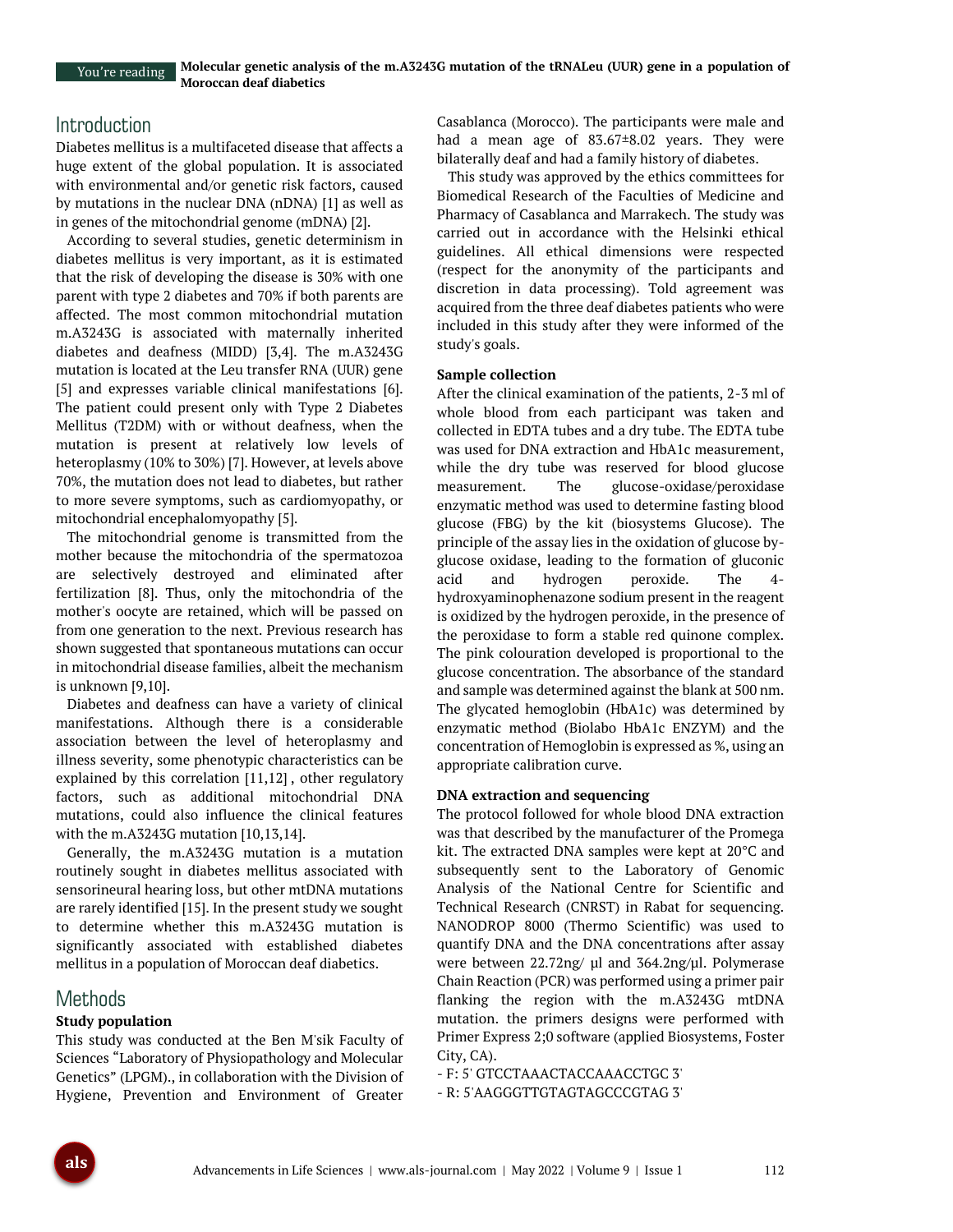#### **Molecular genetic analysis of the m.A3243G mutation of the tRNALeu (UUR) gene in a population of Moroccan deaf diabetics** You're reading

PCR reactions were performed by Kit (Bioline MyTaq DNA polymerase). Each tube contained 5μl of buffer, 1μL of F-primer (10 μM), 1μL of R-primer (10 μM), 0.2μl of Taq DNA polymerase (5U/ μL), 1 μl of DNA, addition of H2O until the final volume of 25 μl. The PCR was carried out in an ABI "Verity" thermal cycler using the following program: 95°C, 2 minutes; (95°C, 30 seconds; 50°C, 30 seconds; 72°C, 30 seconds) 35 cycles; 72°C, 3 minutes.

The amplified PCR products were visualized by electrophoresis on the Bio Analyzer "Qiaxcel", on a 1% agarose gel. The Sephadex G50 Superfine kit (SIGMA ALDRICH) was used to purify them, and the 3130XL sequencer was used to sequence them.

#### **Genetic sequence analysis**

The sequences were aligned to the Human Mitochondrial DNA Reference Sequence NC\_012920.1, using the Nucleotide BLAST (Basic Local Alignment Search Tool) program and the position of the desired mutation was located. A reading of the sequencing chromatogram was performed, using Chromas 2.6.6 software, as well as a sequence scan for other mutations.

#### **Statistical analysis**

The data was imported into Microsoft Office Excel 2016 and analyzed using SPSS Version 23 software (Statistical Package for the Social Sciences).

## **Results**

FBG of the participants was  $1.8 \pm 0.3$ g/l and glycosylated Hemoglobin (HbA1c) was 8.7±2.4%. Sequencing results showed that there was no pathogenic mutation of mtDNA m.A3243G in our sample. The clinical characteristics of the 3 deaf diabetic subjects are presented in Table 1. All patients had a strong family history of diabetes but not deafness (Fig 1). It should be noted that the parents of patients 1 and 3 had hearing problems with diabetes, while patient 2 nobody has deafness or hearing problems.



*This pedigree represents the family history of diabetes and deafness in our patients*

**Figure 1:** Pedigrees of the three patients used in the study.

The tRNALeu (UUR) gene in the 3 deaf diabetic subjects was amplified (Fig 2) and sequenced. After careful sequence analysis, we were unable to identify the m.A3243G mutation (Fig 3). Bidirectional DNA sequencing confirmed our sequencing results. Next, we performed comparative analyses of the patient's sequences with the reference sequence before confirming the sequencing results.



*TN: Control, 1: patient 1, 2: patient 2, 3:patient 3.* **Figure 2:** Agarose gel electrophoresis picture of PCR amplified DNA fragments of the 3 deaf patients



*2: peak at position 3243 of the tRNALeu (UUR) gene; Sample 3: peak at position 3243 of the tRNALeu (UUR) gene.* **Figure 3:** Sequencing peaks of the three deaf diabetic patients*.*

## **Discussion**

Mitochondrial diseases are a group of diseases that can affect several organs and then subjects of all ages; their physiopathology involves mutations in mitochondrial DNA (mtDNA) and nuclear genes (nDNA) [16] . They can affect the endocrine glands, gonads, brain, bone marrow, eyes, ears, peripheral nerves, muscles, etc. [16]. Indeed, they are the site of many oxidative metabolic reactions including the production of energy in the form of adenosine triphosphate (ATP). The diagnosis of mitochondriopathies becomes difficult due to the wide range of phenotypes encompassing almost all organ dysfunction [16,17]. Although some clinical manifestations are limited to a single organ, most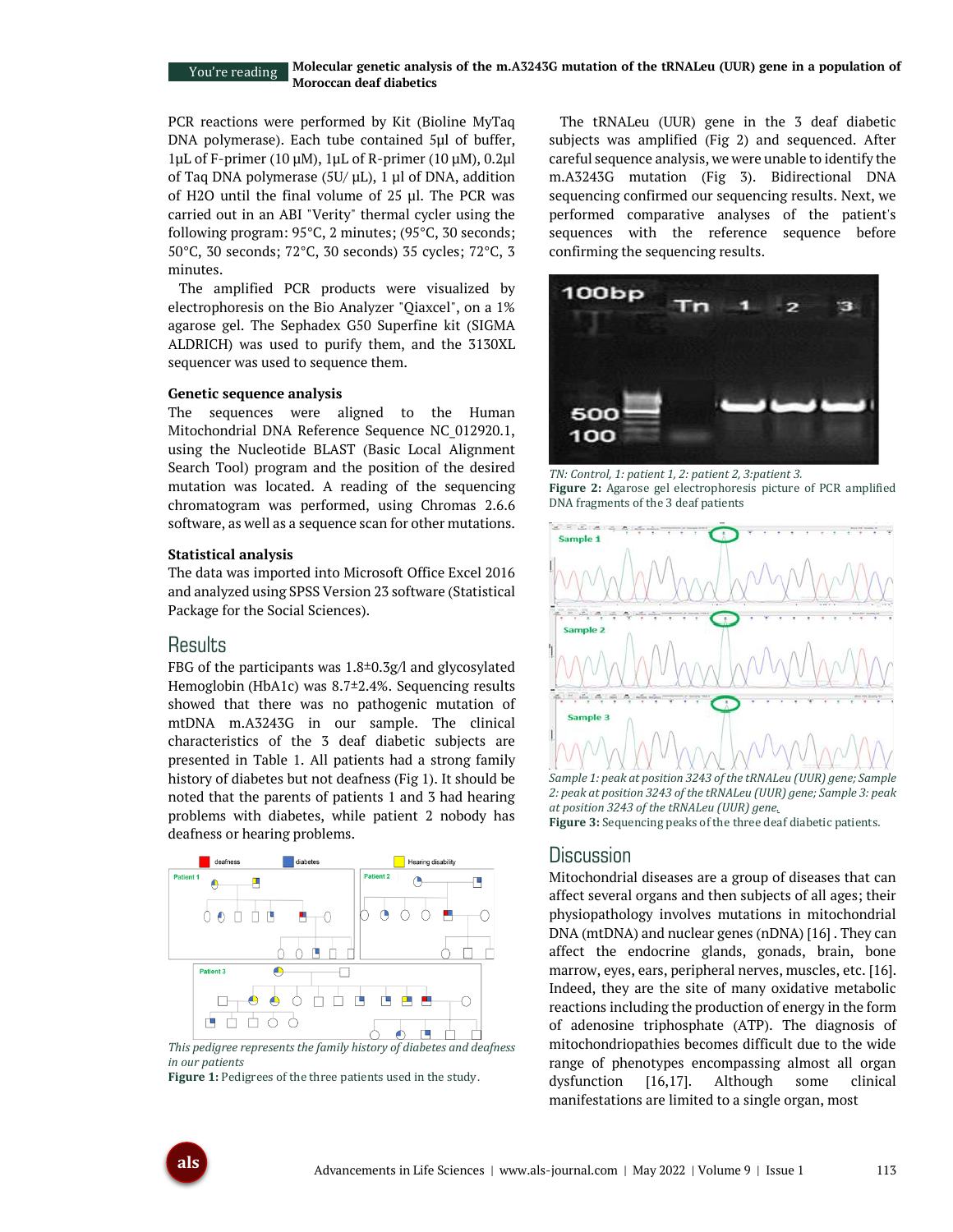You're reading

| <b>Patients</b> | Gender | Age<br>(vears) | <b>Inherited diabetes</b> | <b>Duration of diabetes</b><br>(years) | Hb1Ac<br>(%) | <b>FBG</b><br>(g/l) | Other diseases                         | <b>Mutation</b><br>m.A3243G |
|-----------------|--------|----------------|---------------------------|----------------------------------------|--------------|---------------------|----------------------------------------|-----------------------------|
|                 | Men    | 83             | Yes                       |                                        | 10,4         | 1.9                 | high blood pressure, renal<br>failure. | None                        |
|                 | Men    | 76             | Yes                       |                                        |              | 1.5                 | None                                   | None                        |
|                 | Men    | 92             | Yes                       | $\pm i$                                | 10,2         | 4.1                 | Parkinson, hypertension,<br>vitiligo   | None                        |

**Table 1:** Clinical characteristics of the 3 deaf diabetic patients.

patients have multiple systemic involvements [16,18,19]. In our study, the 3 selected patients belong to diabetic families with deafness, one of whom had a mother who was blind. Indeed, a mitochondrial DNA mutation can affect the sensory organs of sight and hearing. It can have deleterious effects on energy metabolism, as neurosensory cells are rich in mitochondria and this is proportional to their energy consumption [20]. Various studies have shown a relationship between mutations in mitochondrial genes and diabetes [15]. In addition to environmental factors, genetic factors are a major risk factor and key players in the development of type 2 diabetes.

The most common mutation associated with mitochondrial diabetes is m.A3243G, which is located at the tRNALeu (UUR) of mtDNA. This mutation decreases the binding of the amino acid to its tRNALeu (UUR) , resulting in reduced synthesis of proteins essential for oxidative phosphorylation and consequently impaired mitochondrial ATP production [21,22], as well as decreased glucose-stimulated insulin secretion by pancreatic cells [22].

Our study showed the absence of the pathogenic m.A3243G mutation in the mitochondrial DNA tRNALeu (UUR) in the 3 deaf diabetic subjects and revealed no significant variants in the tRNA-Leu gene. These results are in agreement with those obtained in 6 subjects from a Pakistani family with a mitochondrial diabetes phenotype [23]. This suggests the involvement of other underlying genetic causes in the development of diabetes, as the mitochondrial genome is susceptible to various pathogenic mutations, which would therefore require sequencing of the entire mtDNA [23].

Similarly, Zambelli et al. discovered that 65 local Caucasian diabetics with a mother history of diabetes, four of whom were deaf, did not have the harmful m.A3243G mutation [24].

Also, the study by Mkaouar-Rebai et *al*. found the absence of the m.A3243G mutation in Tunisian diabetics [25], while the study by Bouhaha et al. showed a low frequency of 1.07% in the latter [26]. This trend was also observed in Indonesia [27] and Pakistan [28]. These results can be explained by the fact that the prevalence of this mutation is about 1.5% in the world diabetic population [21].However, some studies in Japan [29] and Egypt [30] have shown the presence of the m.A3243G

mutation. The m.A3243G mutation is considered a cause of maternally transmitted diabetes and deafness in the Egyptian population, with a percentage of 7.3% in all diabetic individuals and a percentage of 30% in diabetics with deafness [30]. According to the literature, mitochondrial diabetes mellitus affects roughly 1.5 percent of diabetics with insulin and non-insulin dependent diabetes, about 6% of diabetics with a maternal history of diabetes, and 60% of diabetics with deafness. [24]. It has been claimed that mitochondrial single nucleotide polymorphisms are related to T2DM, but they seem to differ considerably between regions and populations [31]. Our results did not show an m.A3243G mutation in deaf diabetics. Although previous studies and clinical observations have shown that mitochondrial dysfunction has some role in the progression of type II diabetes, the m.A3243G mutation cannot be as the main cause of deafness in diabetics. Therefore, the involvement of other genetic variants in the etiology of maternal hereditary diabetes can be suggested. A thorough study of deafness-related mutations at the nuclear genome level may be necessary.

# Competing interest

The authors declare that there is no conflict of interest regarding the publication of this paper.

# Authors' Contribution

FZK: design, monitoring of subjects, participation in data acquisition, extraction and analysis of the DNA sequence, statistical analysis, analysis and interpretation of results, drafting of manuscript.

TR: conception, supervision of the project, analysis and interpretation of the results, writing and validation of the final version of the manuscript.

HM: design, analysis and interpretation of results, supervision of the project, drafting and validation of the final version of the manuscript.

MJ: therapeutic follow-up of diabetics, validation of the final version of the manuscript.

Ali Labriji: Statistical analysis

FZE: Extraction and analysis of the DNA sequence.

All authors contributed to the realization of this work. All authors also declare to have read the final draft and given his or her approval.